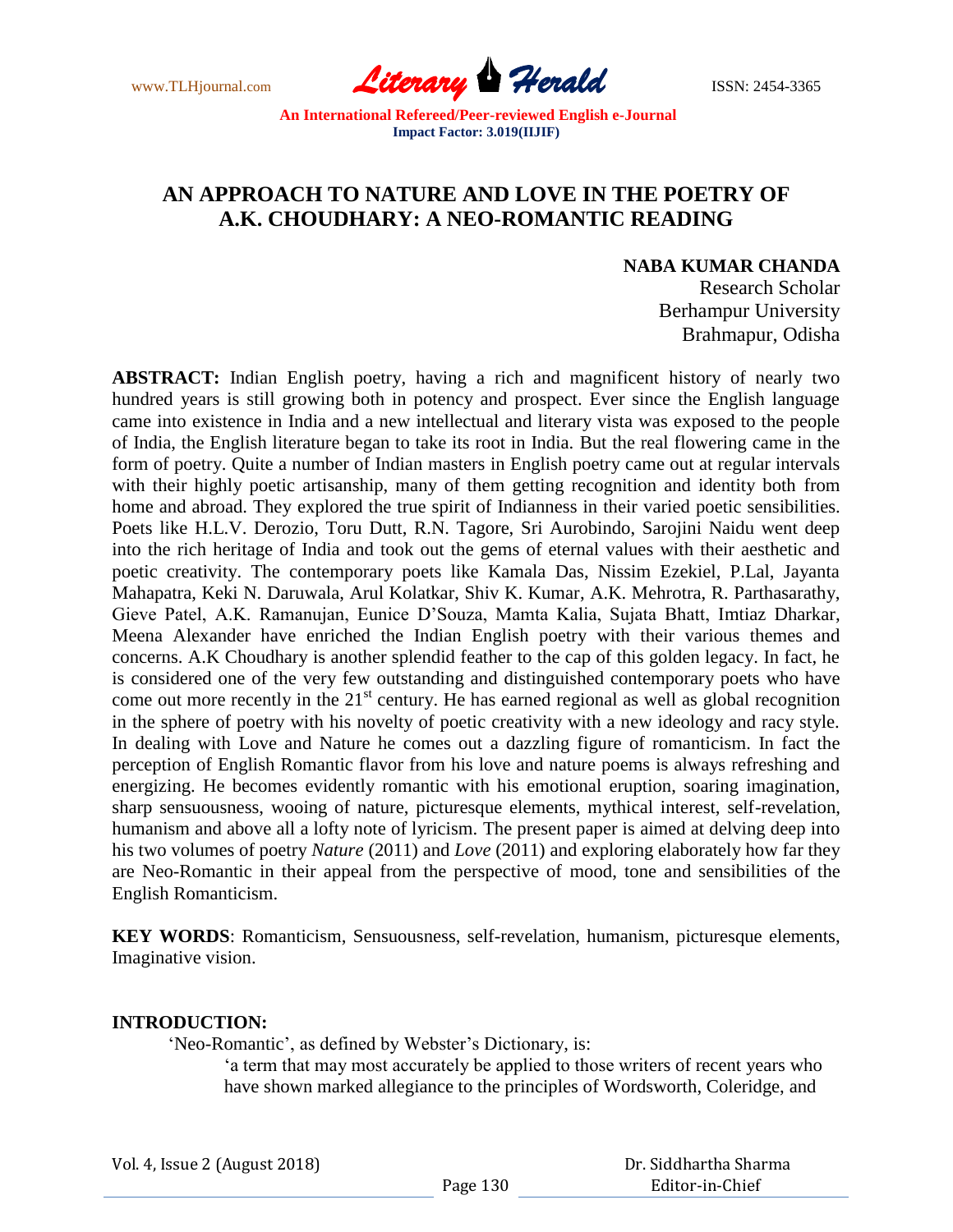

Shelley or who have in a distinctive way exemplified romantic modes of mind and practice." (www.merriam-webster.com)

If we look back at the long history of Indian English poetry it would be uncontroversial fact that the romantic spell loomed large upon the Indo-Anglican poetry. It strove to articulate very humbly and modestly the tone and temper of Byron, Scott, Shelley, Wordsworth, Keats of English romanticism in their poetic exposure. It all started with the verse romances and lyrical poetry written in the vein of romanticism. A greater urge and more forceful accents of Romanticism were found in some poets who arrived much later during the second half of the nineteenth century. Wordsworthian flavor of romanticism seemed to be reflected in the poetry of Govin Dutt, the father of Toru Dutt. This creed and inclination to absorb romanticism in all forms and aspects went on considerably well towards the later period of time. For example the fervor and spirit of Shelley"s poetry is found to have dwelt in the writing of Tagore during that time. At the same time the trait of Victorianism was also felt to be creeping into the Indo-Anglican poetic sense. This decent combination of Romantic and Victorian tradition continued to be cultivated spontaneously during the last two decades of nineteenth century with the remarkable emergence of Toru Dutt and Aru Dutt. Toru Dutt"s *Ancient Ballads* came out in 1882. R.C. Dutt"s *Lays of Ancient India* and his renderings of *The Ramayana* and *The Mahabharata* were published in 1894 and 1898. Monmohan Ghosh"s *Love Songs and Elegies* was published in 1898 and Sri Aurobindo"s *Songs to Myrtilla* in 1895. Sarojini Naidu"s *The Golden Threshold* was published in 1905. Rabindranath Tagore and Swami Vivekananda were also active during this period in dealing with some prominent features of Romanticism.

The writers of the verse of this period may be conveniently classified into two groups. One group consists of the practitioners of religious, mystical, philosophical and reflective verse which include the followers of Sri Aurobindo. On the other group there are the poets chiefly in the Romantic-Victorian tradition who have an extended range of themes. Nevertheless, the two groups are definitely not mutually alienated from each other as the romantic flow is equally prominent and covers a large shade on the poets of the first group also. Those who take their poetic home under the sky of romanticism form a much larger group. Though in the middle of the twentieth century there came out a group of poets who tried to shun the romantic tradition and write the verse more in sync with the general mood of the age and its literary value, the Indian English romantic tradition did not even extinguish itself completely. Rather the more remarkable product was to come immediately after Independence. Sri Aurobindo"s *Savitri* was brought in its final shape in 1950-51, besides his other poems including "Last Poems"(1952), *More Poems*(1953) and the epic *Ilion* (1957). But by the time of 1950s a new poetic aroma had started sneaking into the arena of Indian poetry. In 1958, P.lal and his associates established the "Writers Workshop" in erstwhile Calcutta which soon became a remarkable forum for sponsoring the modernist poetry. These poets are popularly called "new poets" or they came out with a new tradition. There came many prolific poets with this tradition. In this way the lineage of Indian English poetry is very large and vast. During the recent time quite many a number of poets appeared and already showed their talent to upheaval the Indian sensibilities and many buds are still blooming with strong smell of poetic incense. A large number of poems are left scattered all over the country in different cultures and milieu.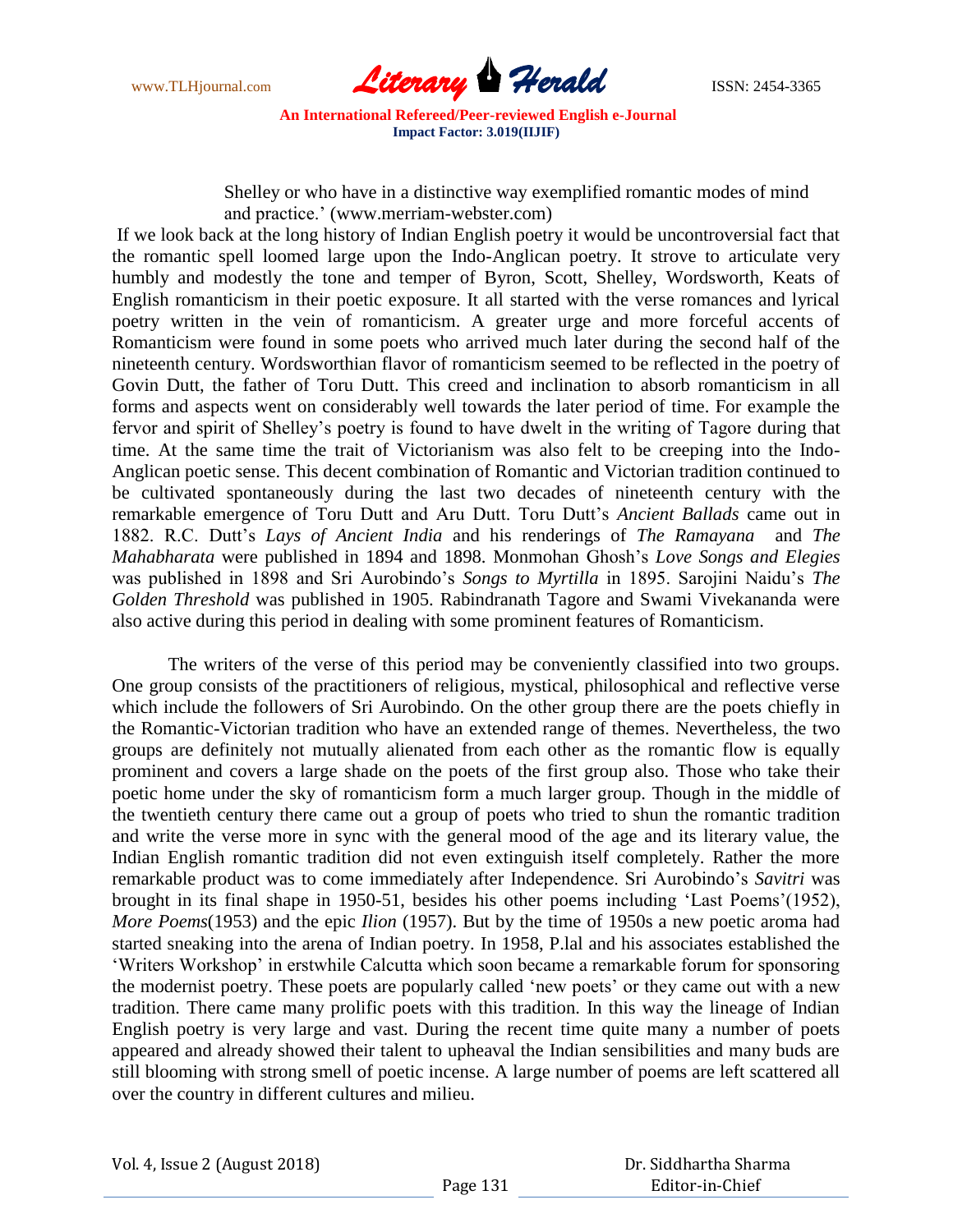

Among the distinguished names in the literary sky of contemporary Indian English poetry Arbind Kumar Choudhary is shining like a midnoon sun. He is quite an influential poet with a rising popularity in the post modern India. He is regarded a distinguished figure in the creative generations of India who have been exhaling the fragrance of solace in the path of spiritual progress amidst this striving earth of poetry lovers. He is credited with a several volumes of handful poetic creations which include *Eternal Voices*(2007), *Universal Voices*(2008), *My Songs*(2008), *Melody*(2009), *Nature Poems*(2010), *Love Poems*(2010), *Nature*(2011), *Love*(2011), *The Poet*(2011) and many others. Besides being a prominent poet he is an eminent editor of quite a number of International and national literary journals, a serious reviewer, and a celebrated critic. His poetry truly deserves to have a global recognition as they are filled with such a grand universal content of humanities that they cannot be limited to any specific geographical boundary. In his journey of poetic career he gained several honours and recognition with many titles and nicknames. Some has called his racy style Aurobindonean and praises his Aurobindonean sonnets, while some other inhales the Keatsean fragrance from his poetry and call him Indian Keats. Many critics like to call him the Phrasal King for his novel experiment in phraseological poetic expression. He is sometimes called the Mythical Monarch for his combining effort to draw out several mythological phenomenons from the different culture and put them suitably in his poems to speak out a true outlet of his poetic sensation. There are a good many number of followers and suitors of his poetry in India and abroad.

The poetic exposure of A.K.Choudhary is essentially and undoubtedly romantic. Romanticism runs wonderfully across his verses. The more we read the more we get intoxicated with the effect of the essence of romantic wine. Romantic ingredients lie scattered through all his poems especially those which deal with Love and Nature. In fact the romantic pregnancy of his poems is conceived to such an extent that a host of literary scholars feel free to call him a true poet of romantic tradition in Indian English poetry. He became Keats in the intensity of sensuousness, pictorial painting, combination of mythology, flying imagination, melancholic outlet, love of sylvan world and pastoral forms and lyrical beauty. He became Wordsworth in the deep poetic philosophy and doctrine of the adoration of Nature. Like Wordsworth he finds the solace of life from the caring and lovely sylvan nature. This is powerfully witnessed in his poetic volumes *Nature* (2011). His poetry is like "a box where all sweets" of romanticism "compacted lie'. (Bennet, 49) The blowing winds, the floating clouds, chirping birds, flowering rivers, incense bearing flowers, large canvas of meadow, spotted colours, jubilant moon, erected hills and mountains, dense jungles, rising sun, twinkling stars, moonlit and starlit night and all such things of nature consist of his poetic imagination. They are the fuels of poetic creation of verse amidst the materialistic degenerating winds blowing across the present environment. It is the beauty of nature which manifests itself in his poetic groves with a spontaneous lyrical fervor. It is the sacred nature which sanctifies his inspiration of poetry that powerfully makes a clarion call for natural order to turn this land of disgrace into fertile land for living being both biologically and spiritually. Love is treated as another wing to help the soaring of his romantic imagination. Sensuousness predominates over all his love poetry. His volume of poems 'Love' (2011) became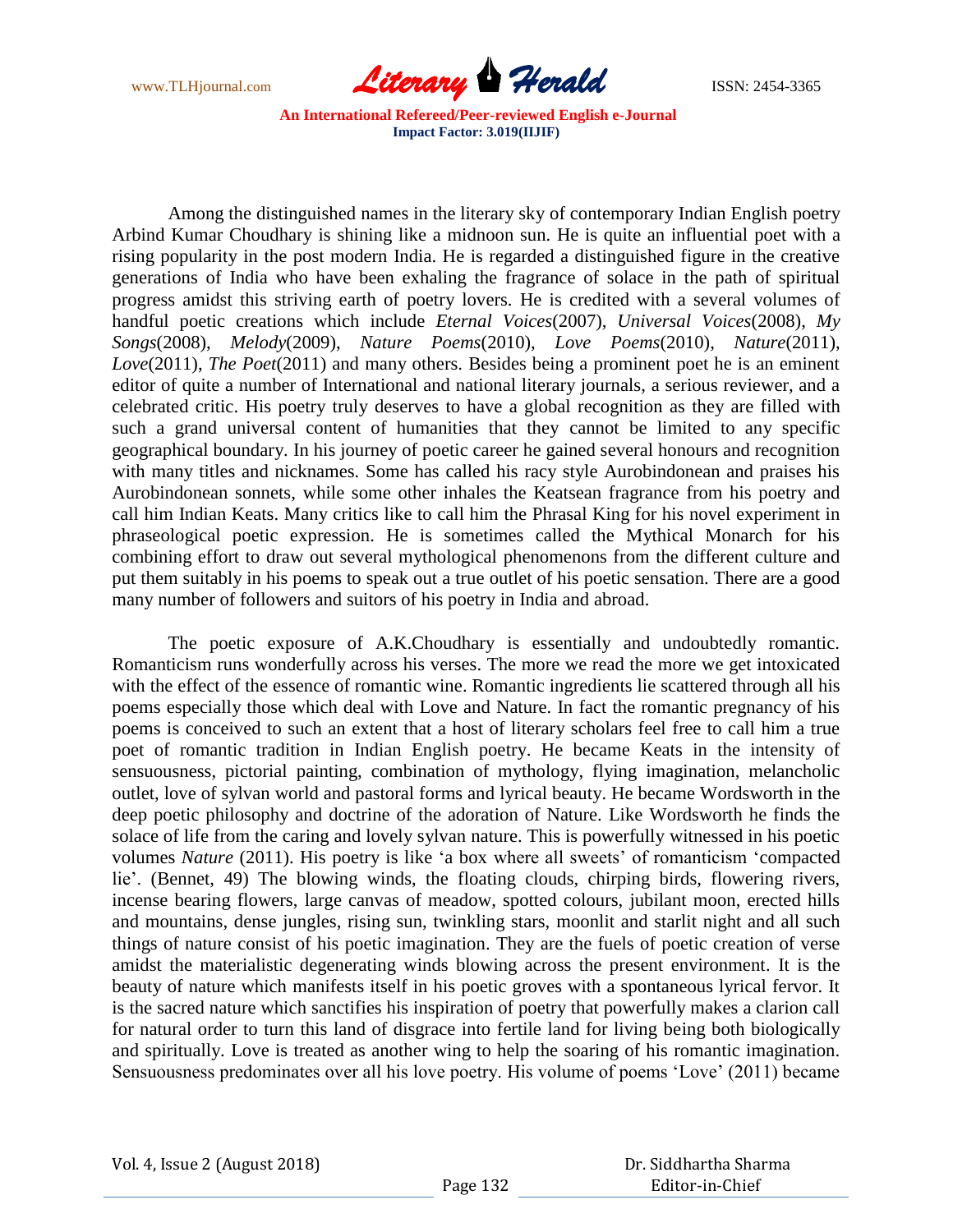

the feast of romanticism combining the sensuousness and the sexual implication which are nothing but the inevitable law of nature.

Nature occupies a heavenly abode in the poetry of all ages. But the association with nature in the romantic poetry has almost become phenomenon. It is commonly accepted view that the Romantics were predominantly the nature poets. They wrote a great deal about nature. A.K. Choudhary sees to encapsulate all the eternal and spiritual blessing of Nature in his poetry. It is a source of eternal joy for his life. Nature is the treasury of his spiritual wealth and makes him the tireless lover of all that Nature offers to him. Nature becomes the haunt of his creative grove. The river, the meadows, the pastoral green farm give him comfort and pleasure as Wordsworth used to get the 'soft inland murmur' of the 'rolling waters from the mountain springs'. (Bhattacharji, 94) The beauteous forms of nature, the landscape of Majuli became the yardstick of a love sick heart. Just by removing the veil of illusion and temptation of the limited mundane world when the poet peeps into the grand illuminating manifestation of Nature, his soul seems to be elated with a boundless happiness. The same feeling is reflected effectively with a racy style in his quatrain:

> "Nature is the divine treasury Of Tom, Dick and Harry That turns the century For the old goose berry."  $\mathcal{R}$ The Sun and the moon Shine for sanctification." (Choudhary, 25)

The poet says:

"Nature is treasure trove and source of spiritual wealth with which I am attached to. To me Nature is friend, well-wisher and above all, a source of my spiritual sensibility where the insensitive chaps remain forever like the stranger. My sense organs feel delighted while I go on journey of Spring at Majuli. The treasure of love also lies in the lap of Nature. My heart leaps up on the eve of spring at Majuli." (Nature, Preface, 1)

Majuli has become the holy land where the nature has poured down all her gift of beauty not only for the common folk but also for the man of poetic power. It became the inspirers of many a mused rhyme:

> "Majuli"s satra and Brahmaputra Steals the show for the aura Of the Cenozoic era Amidst many a cobra On this land of cathedra." (Choudhary, 32)

Here his poetry distinctly recalls Wordsworth who always seeks the inspiration and spiritual foundation of living from the Nature which to him is "all in all". (Bhattacharji, 97)

Nature, to him, is the omnipotent force that pervades the life. It is that sublime force and superpower spirit that guides the course of the human beings in general and the poet in

Vol. 4, Issue 2 (August 2018)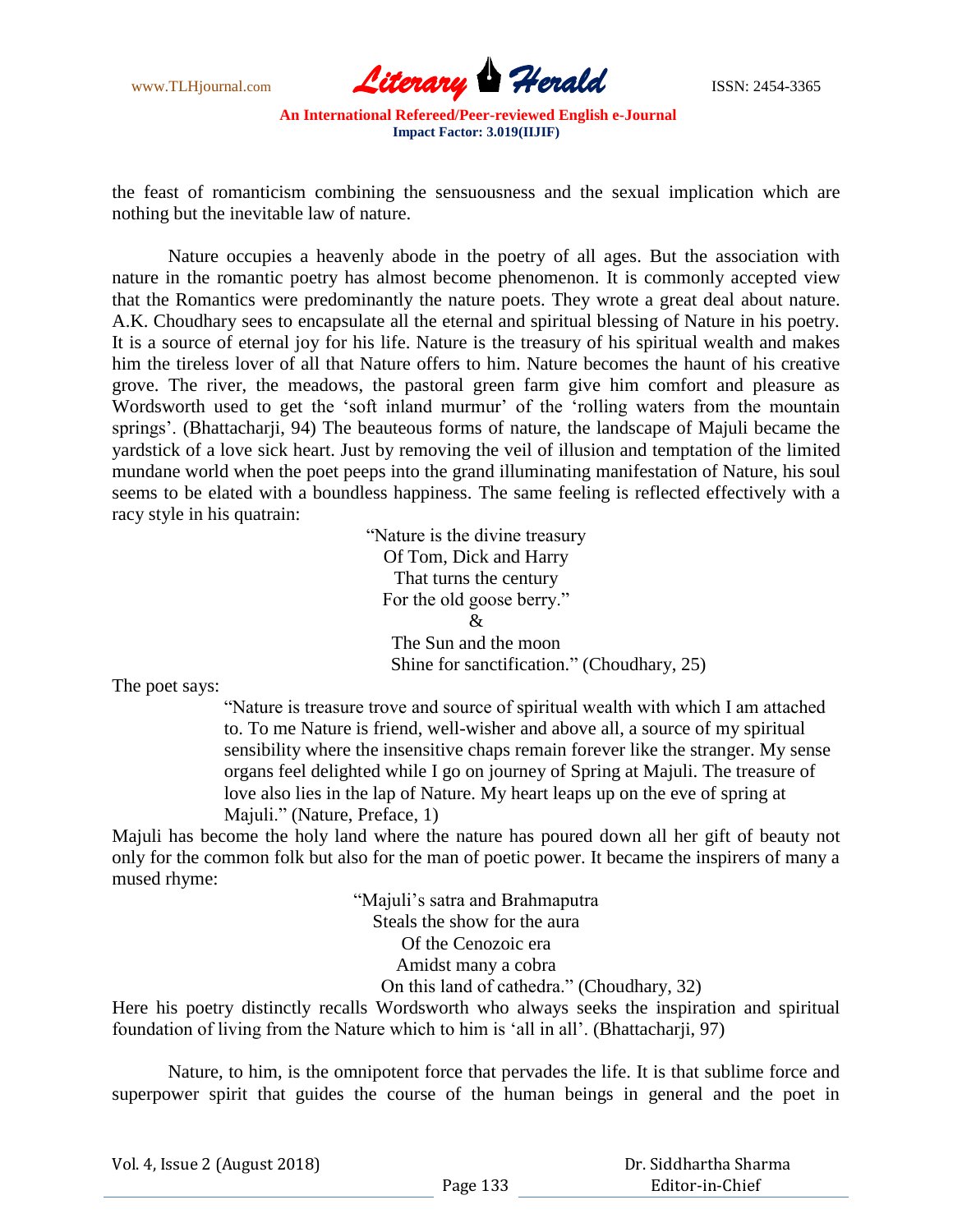

particular. The poet is always kept in tune with the clarion call of the festive natural world. Nature is the loving and caring mother of all living beings who are the foster children of nature. Poets of all ages have been shaped and nurtured by the nature and its varied objects and the poet A.K. Choudhary is marked with no exception of it. His heart remains at the very core greatly in sync with the tempestuous wind, roaring cloud, liven moon, lovelier flower, azure spring, mellow meadow, roaring clouds, glittering stars, stallion sun, running rivers, blooming buds, green pansy and spring fanfare. The staring spring, wintry cheese, lightning thunder of the rainy season and natural cacophony enthralls this poetic minstrel to a lot:

"Spring is the filtre Of natural pourboire Enraptures the padre Fide at amore." (Nature, 1)

In an interview Choudhary opines his views:

"Nature is the universal code of conduct for all living beings on this planet that not only guides courses of life but also makes it speedy with morality from time

to time. Natural beauty is the source of eternal joy for all of us." (Singh, 57) Here his attitude to nature prominently echoes the Wordsworthian philosophy which deifies the nature to spiritual level of the moral in the living being. Wordsworth in "Tintern Abbey" says:

"………..well pleased to recognize

In nature and the language of the sense

The anchor of my purest thoughts, the nurse,

The guide, the guardian of my heart and soul

Of all my moral being." (Bhattacharji, 98)

The perception of divine glory in the common natural things is the remarkable trait in his poetry. To him god manifests Himself in the different forms and shapes of the natural world. Nature is the earthly heaven where the poet truly does have the taste of manna dew. He is able to see the world through the celestial light of the glittering star. Nature becomes the granary of divinity for him:

> "Nature cartulary Is the divine granary Like the glossary Of the luminary." (Nature, 42)

This light of divinity, like Wordswothian philosophy, replaces all the darkness of ignorance, oppression, subjugation, strife and sadness with a mystic delight which empowers the inward soul with an eternal spirit of divinity:

> "The divine granary Is the consectary

> Of the inward glory

Against the dull sublunary." (Nature, 46)

Again, the divine glory renders the man with an inward power which enables him to fight against all adversities and oddities of life of the "pestilence stricken multitudes" (Bhattacjarji, 201):

"The inward glory

Of the starry luminary

Vol. 4, Issue 2 (August 2018)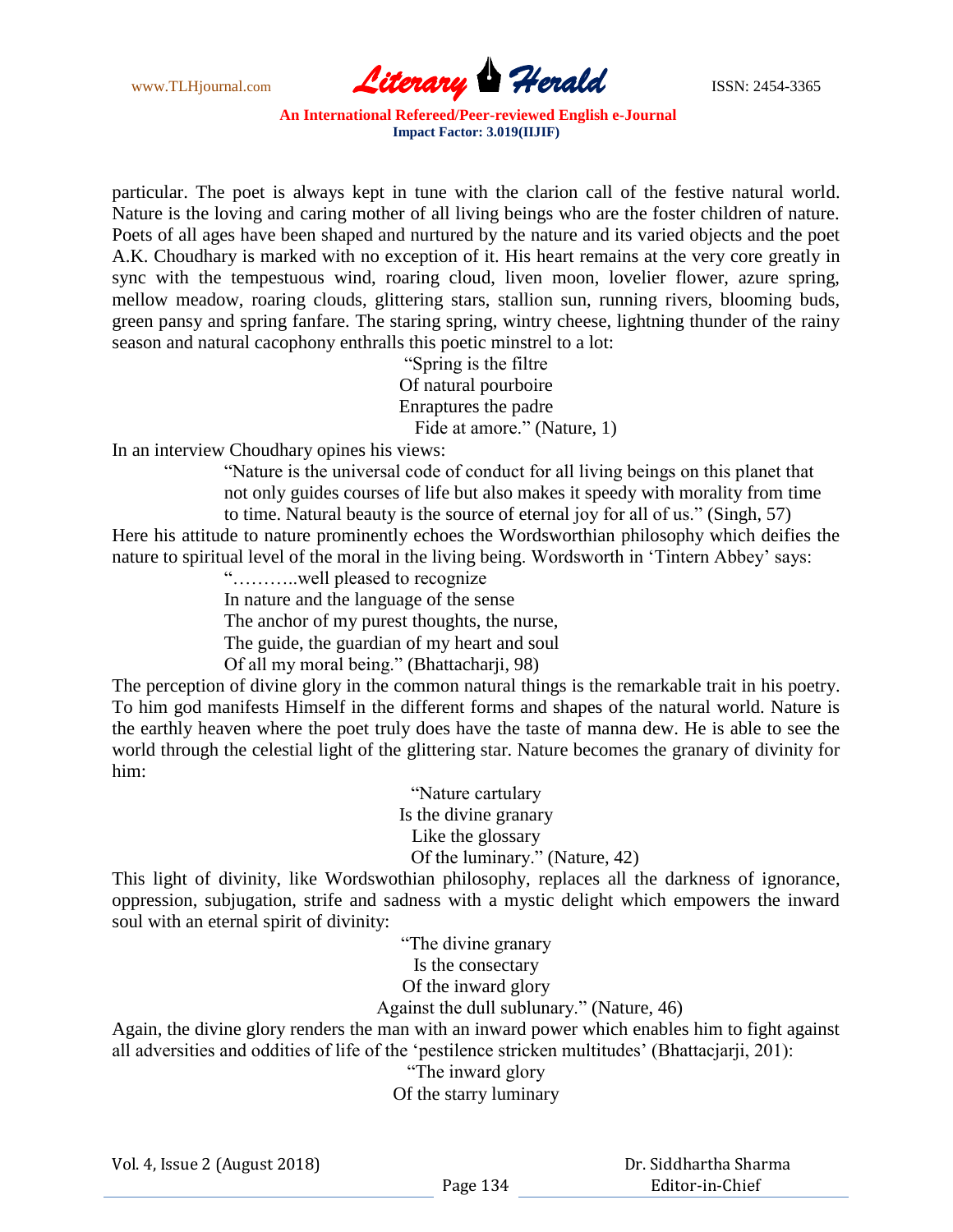

> Overwhelms the chill penury Of Tom, Dick and Harry." (Nature, 55)

The poet is much concerned about the proper balance of environmental and ecological periphery which is very closely related to the living beings. The poet raises his awareness for a harmony in the music of nature. Any discordant interference will lead to an unpleasant and unwholesome outcome for the entire living being. Nature being our guide and moral preceptor becomes our savior also by protecting us against the calamity and becomes part and parcel of all living beings. Though the emergence of ecological concern in literature is new in tradition at present, it can be subtly found in dealing with nature in English romantic period. Jonathan Bate, a scholarly critic of English Romantic poetry, made an insightful analysis about the ecological and environmental issue in the poetry of Wordsworth in his highly acclaimed book *Romantic Ecology: Wordsworth and the Environmental Tradition* (1991). In his poetry of nature A.K. Choudhary promotes the co-existence of nature and humane for the healthy balance in ecological environment. He appreciates the wintry cheese, spring suitor, menstrual flood, summer's honey breath, moon blanched sand and all other natural forms with a liberal heart for the glorious future of the coming generations:

> "To metrify the prodigy Of the ecology Is the musicology Of the clergy." (Nature, 48)

Or in the same musical vein he hums:

"To glorify the nephrology Is the dexology Of the clergy For the ecology." (Nature, 48)

Choudhary exchanges his philosophical views in an interview with Sandip Kumar Sharma:

"Natural disaster is the worst burning problems for all living beings on this earth. Japan is the worst example of tsunami where the sufferers lost all things in a day. To glorify Nature is not only my poetic motto but also to preserve natural sanctity is the part and parcel of my poetic world. Man must follow natural code of conduct if they want to continue their race happily even in the womb of time. Nature is the course of my life. We worship sun-god, sea-god, wood-god, moongoddess etc from times immemorial. To keep pace with Nature is also the vital part of my life. Nature is not less than God for me for my literary manifester." (Singh, 61)

Ecological concern in the poetry of A.K. Choudhary emerges out of the fact that the poet tried to establish a link between the nature and the activities of humankind. He wrote poems about how nature vitalizes the human spirit. He shows how the green world serves the food for the spirit of life:

> "The greenery of the tree Fires the spree To make life free

Vol. 4, Issue 2 (August 2018)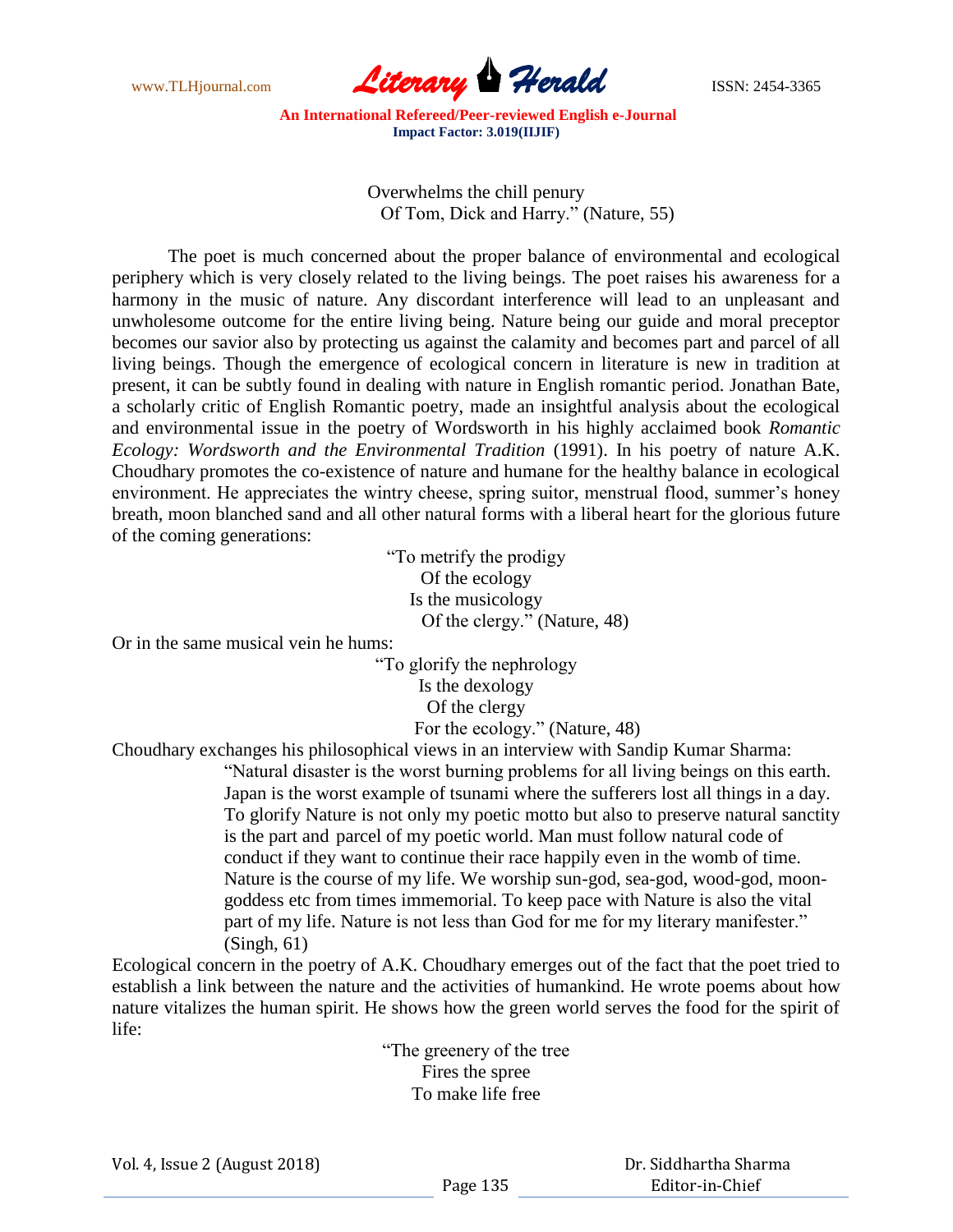www.TLHjournal.com **Literary Herald Herald** ISSN: 2454-3365

From the ugly glee." (Nature, 69)

It is the captivating river lock island Majuli which feeds the poet"s mind and heart with attractive natural scenery, unique geographical structure, cult and cultural richness. The poet enlivens the island with a personified cultural beauty. Majuli frames the mind of those Tom, Dick and Harry who are living in the paradise of innocence:

> "Majuli is the mind Of the mankind Where the frame of mind Transcends the whirlwind." (Nature, 20)

Majuli is a holy place of multicultural ethnicity where nature and culture flourish all together without any interruption and this island offers additional beauty to this cultural capital of Assam. The poet sings:

> "Majuli"s culture, folklore and ethnicity Establish the kingdom of virginity For the florescence of the divinity Amidst many a cruelty On this terrain of celebrity." (Choudhary, 32)

The cultural identity of Majuli is the only holiness and serenity of mind to be found amidst the harshness and hazards of material life:

> "The cultural sanctity Is its identity That flourishes With the passage of time Amidst the pests of society." (Choudhary, 33)

To Choudhary, an ardent follower of Keats, "a thing of beauty is a joy for ever". (Keats, 49) His sensuous perception of the beauty of nature is a distinctly remarkable dimension of his romantic inclination. His poetry portrays the poet"s quest for poetic inspiration and a wistful search for beauty. Both in his treatment of natural scenery as well as the objects of human life Choudhary is essentially sensuous. It is through the machinery of his sensory organs, he seems to perceive and receive the whole impressions of the world around him. The sensuousness plays a great role in the powerful outlet of his creative imagination. The sparkling senses flames the fire of his imagination. His poetry bears the record of his journey from the world of senses to that of the imagination. In fact, the acceleration of the senses serves the platform to bring forth poetry out of imagination:

> "The thriving Of the blue stocking Is ever alluring For life enhancing." (Nature, 9)

His sensuousness and beauty in poetry is modeled upon Keatsian and Spenserian flavor of romanticism. His beauty is blooming and blushing in the varieties of flowers and plants in spring season. His beauty is found in the return to nature. The scene of beauty which he uncovers in his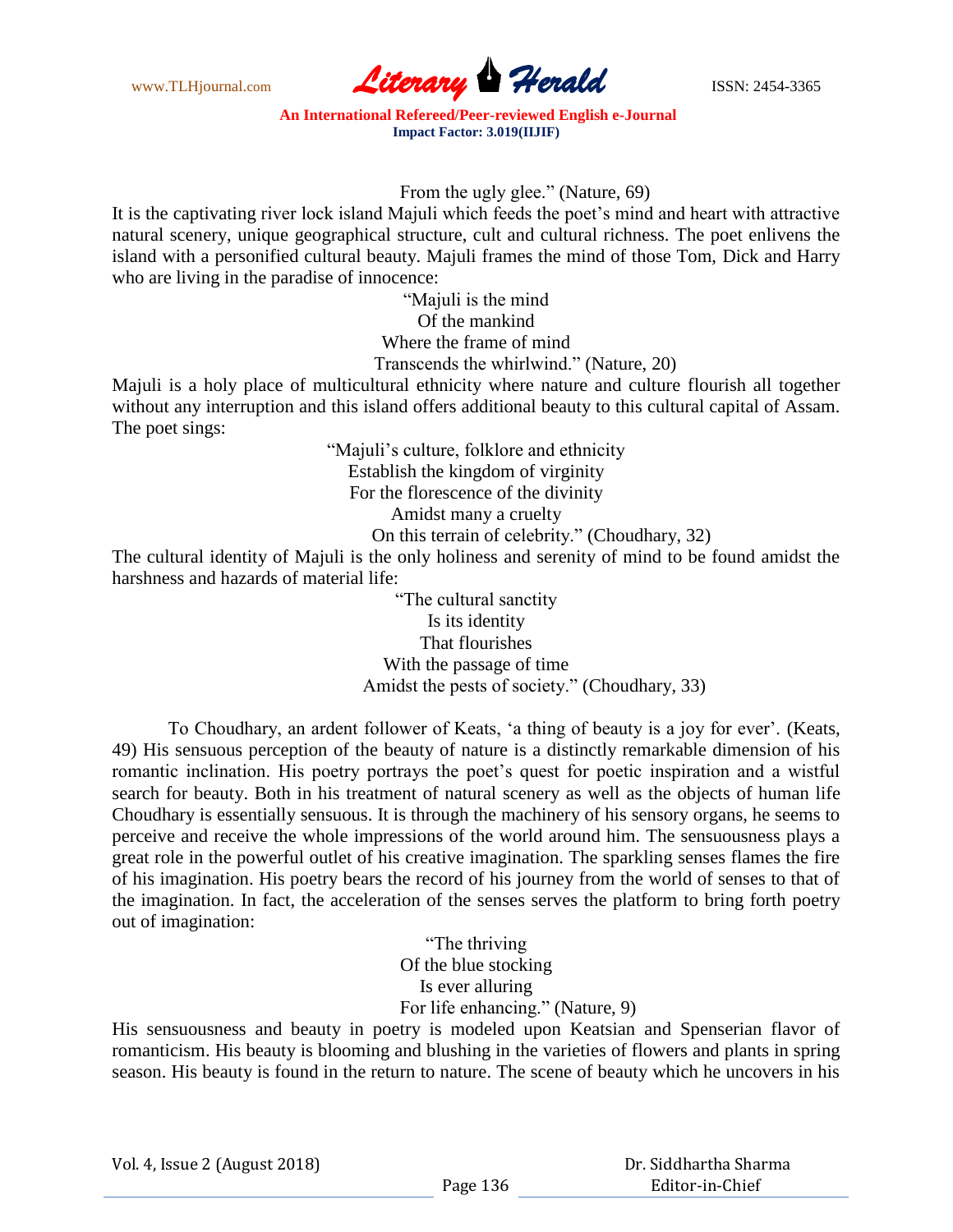

poetry is the lovely accounts of the real countryside. His Keatsian admiration of beauty is caught in the following verses:

"The star shower Of the azure sister Is a lovelier flower For the saunter." (Nature, 52) The musical nature is the sparkling fire that enraptures the gloomy world: "The louvre of nature Is a golden fire That enraptures the ire Even a whited sepulcher." (Nature, 14) Again the strong sensuous taste of beauty of Keatsian flavor is beautifully captured in the following quatrains: "The passion flower Of the star shower Is a lovelier flower In sun and shower." (Nature, 25) The extremity of sensuousness climbs highest peak when the poet sings: "The sun is stallion

With the passion for copulation

While the moon is the matron

That beats down the mermon." (Nature, 65)

His beauty provides him with an aesthetic joy which induces an intoxicating effect and he forgets all the agonies, anguishes, pain and misery of sufferings instantly and gets lost into the world of oblivion like Keats being lost in the world of nightingale. In the words of Dr. Bimal Kumar, a critic of repute:

> "One smells the sweet fragrance coming from wild roses together with the taste of bloomy grapes hanging with the vine among the green leaves. This nature scene is so beautiful and charming that the poet forgets all his troubles, feels uplifted from the world and walking upon the clouds. He holds that the beauty of nature gets perfection only with the beauty of a young woman or that of a fairy which is why in his poems the description of nature beauty follows that of the beauty of a young and vice-versa." (Kumar, 36)

The sensuous perception of nature marks the originality of the poet. He is pastoral poet to the very core. He finds his poetic impulse amidst the various pastoral festivals in the serene world of magnificent landscape with green trees, crystal fountains and a refreshing fragrance. Like Keats he describes the beauty of nature and the world of fragrance with delicious warmth of joy and soft delight which stirs the moving heart. He has great fascination and admiration for colour. It is the varieties of colour of nature like blue, pale, green, red, purple, pale which he used to paint his poetry with. His spontaneous inclination for the love of festival is notable in his poetry. The sensuousness overflows through his poetry when he most vividly captures the scene of festival in his short quatrain: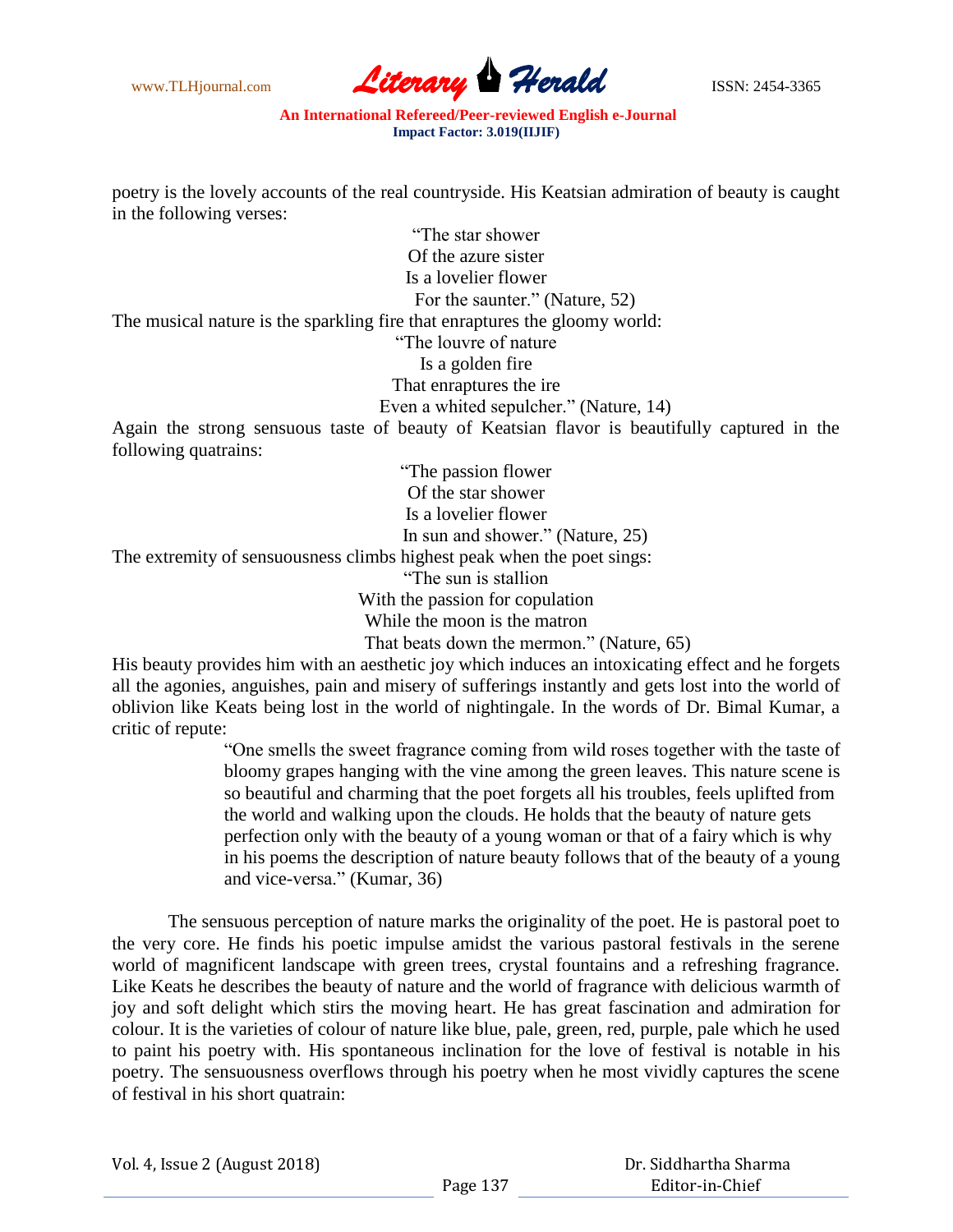

> "The gay of fore-play Is a gala day To stir the hey day Of the may of Jay." (Nature, 5)

In an exclusive interview he utters:

"Nature is the course of my life. It is Nature, her glittering objects, melody and colours that activate my passion for poetry even in solemn. Nature guides and ecstasies to its utmost degrees for better course of life. Nature is immortal gift of God on this earth." (Sharma, 50)

Love remains another favourite subject of Indian poetry in all ages. Very few poets are there in the sphere of Indian English poetry who has not dealt with love somewhere in their poetry. A.K. Choudhary, being an Indian romanticist has made his poetry thriving with the burning passion of love. His love is extremely enlivened with the profound spirit of romanticism. In fact, reading his poetry of love sometimes appears crispy and spicy. A flavour of sweetness rolls down from his poetic engravings. It is truly enjoyable to see the nuances of love being played upon by the poet with an extreme skill in the art of magical felicity. The more we read the poems the more we get enraptured and captivated within the boundary of tiny quatrains. Despite the shortness of the length of the verses, the little quatrains are replete with enormous passion and firing zeal. Very few poets are there in Indian English literature who could express such an intensified passion and sensuousness of love which is found in his short proverbial expressions in poetic lines.

Going through his most typical poetry collection *Love* (2011) Kurt F. Svatek made the following review:

> "What is real love? There are so many variations of this most beautiful phenomenon in life: a child"s love, motherly love, young love, the love of married couple, the transcendental love, the love to animals and plants, the love to all beautiful things as such. Maybe love will even break if we try to define it precisely, because we can only approach love in concentric circles. Probably we can describe love only with the resources of poetry, as it is done in Arbind Choudhary"s sensitive and accurate way. He shows that love can only exist when it is not egoistical, when we have no eye to one"s own interest. The poems, one truer than the other, one more beautiful than the other, implant love in our heart. So poetically described, love is never lost." (Love, Reviews, 48)

Love is the most sumptuous feast of sensuousness that creates the sensations of iridescence. In his love poetry Choudhary has gone up to the peak of sensuousness which makes his poems more beautiful and more influential. There is a lot of poetic invention in the phraseology which has made the love utterly sensuous. The vibrating music of the phrases appeal to all of our senses. The motley lovey-dovey, the swelling mango, the wave of Erato-grove, Groom"s taproom, Lovely lilt, rosarium"s cadmium, motley rays, thriving turf, Love"s balm, lovelorn canticle, love-lustre, the burning libido, lovely cheese, belle"s brothel, peeping puberty, Isabella's rosy picture, sylph's borough, Erato's sting, Lovearium's delirium, scarlet panicle,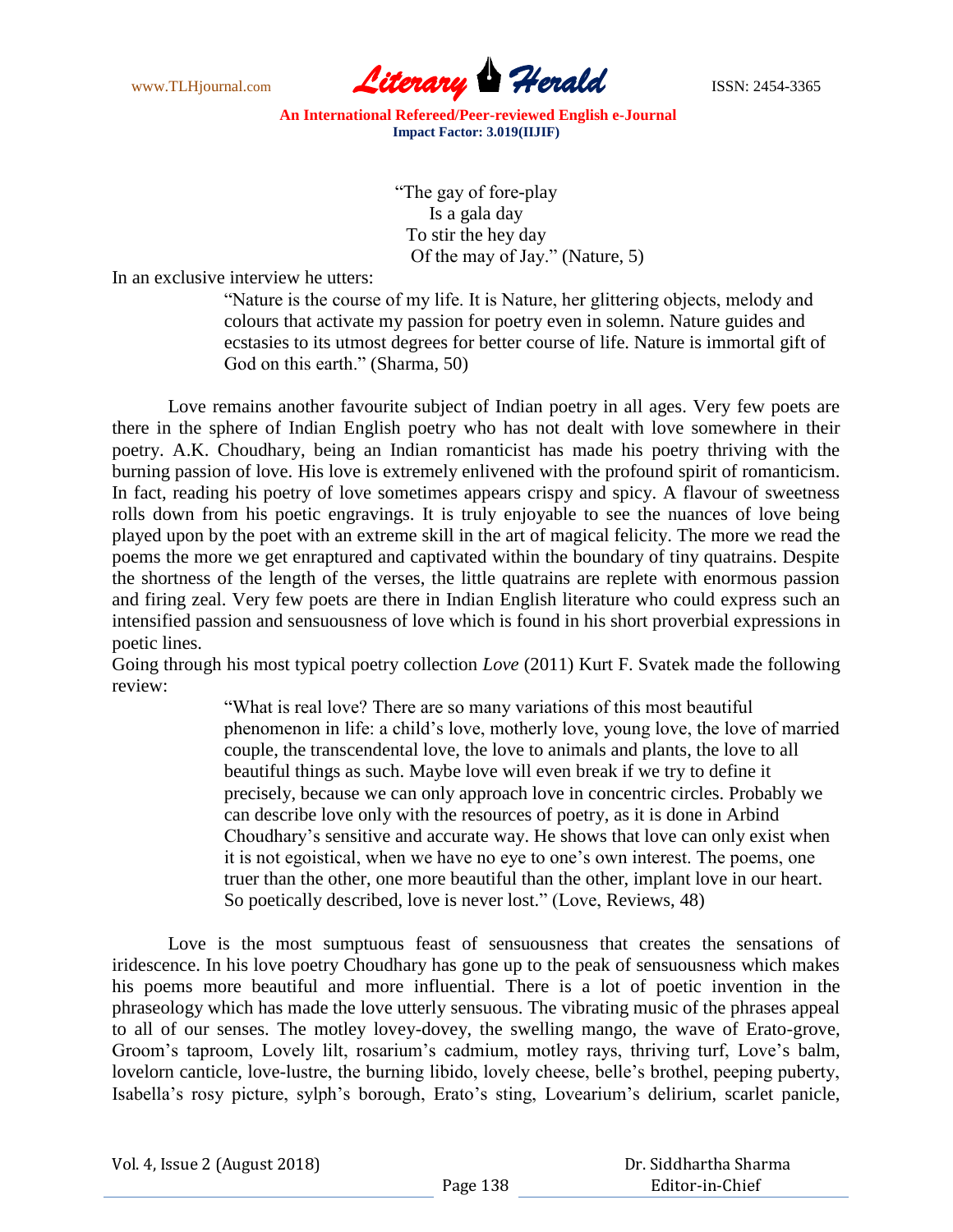

Lovenest's jest, Scylla's rose, Love's parterre, love's cartulary, love's bush, love's charade, blooming bride, phoebus" penile, burning tutsan, trollop"s tactile, vaginal rage, mating season, alpine love, rosy hue, Flora"s vine, Pandora"s odour, winking nymph, scented smack, love"s flood, staring stunner, staring mantilla, alluring pasture, loveladen eden, the glittering orchard, venus"s virginity and several other unique phrases well bear the testimony of his love for sensuousness in the seventh Heaven. The erotic sensuousness is vivified when it is beautifully versified with a great poetic skill:

> "The carroty color Of December Stirs the philander For the knee-trembler." (Love, 17)

The beautiful quatrain fires the passionate flame of the lover with a gust of sensuousness. It paints the lovely sexual encounter of the lovers to each other. Again the love is seen to have found its existence on the erogenous zones, a concept which is not very common in the Indian poetry:

> "The erogenous zone Of the valentine Is second to none For nocturne." (Love, 15)

He paints a lovely picture of such erogenous zone associated with the fairsex. This is seen in the following lines:

> "The swelling mango Of the Erato Fires the tornado Of the smiling helio." (Love, 2)

The amorous fragrance of the love captivates the lovers with a high level of sensuality:

"The odour of the ardour

Enamours the paramour

To honour the proneur

Without fear or favour." (Love, 7)

The phrase 'erogenous zone' is expressed beautifully to intoxicate the lovers with the wine of love:

> "The wine of the nocturne As the punch line Stirs the erogenous zone For the woebegone." (Love, 7)

His love sounds equally romantic in mind as well as heart. The erotic rays of love incites the blooming passion in the lovers:

"The motley rays Of the starry fays Incite the halcyon days For fore-plays." (Love, 5) Again the poet murmurs melodiously to describe the amorous love:

Vol. 4, Issue 2 (August 2018)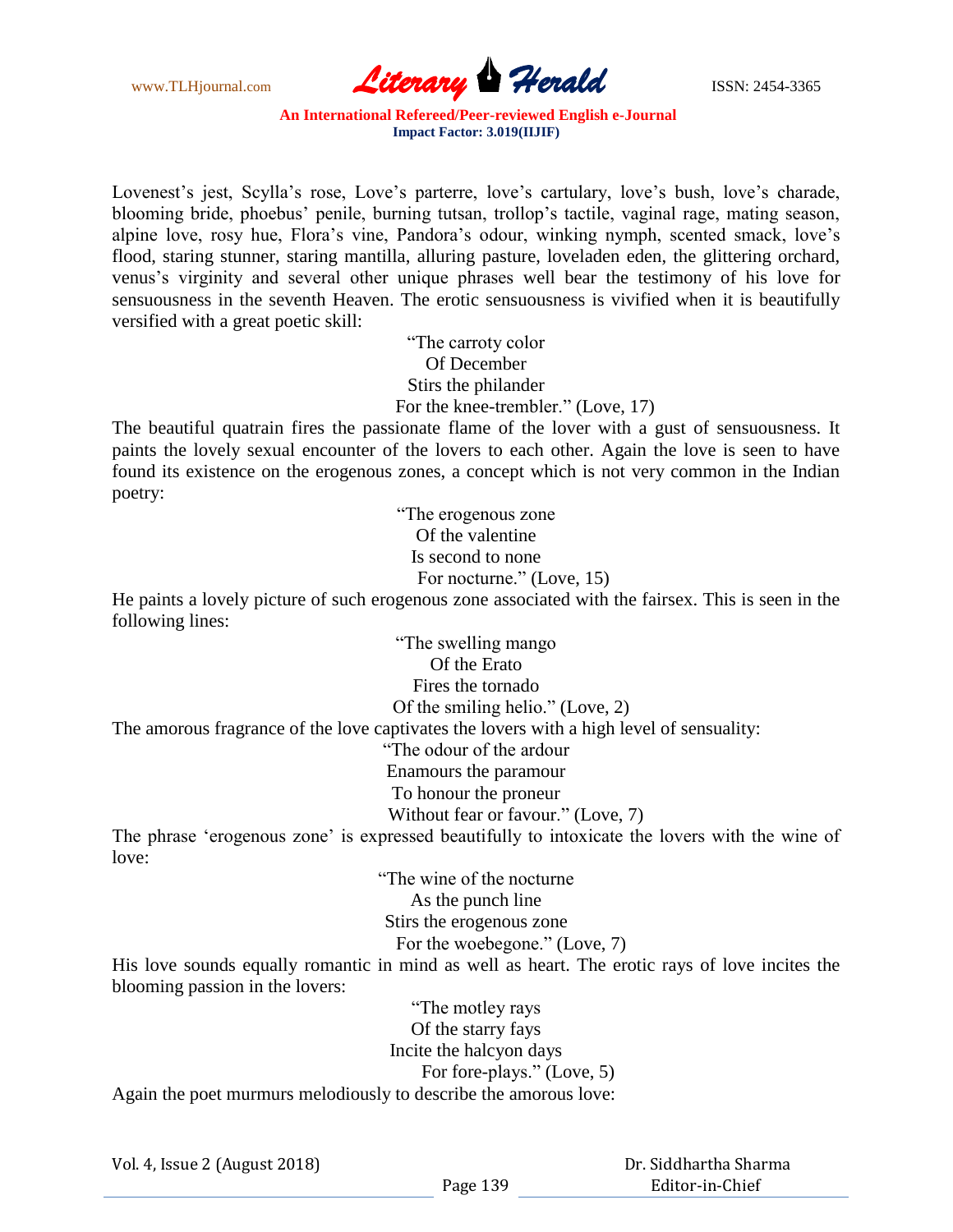

> "the wave of Erato-grove Stirs the sleeve Of the amative For free-love." (Love, 2)

To him love is the ecstatic amorous feeling which becomes the source of joy and delight. Love is the fragrance of life that blooms only in perfect psyche. His capital idea of love is summarized in the following stanza:

> "Love is hyacinth Of t5he love smith For the Zenith Of mirth." (Love, 1)

Love is felicitated in Choudhary's poems as call of Nature. It is the natural urge that unites the couples in love. He versifies:

> "Love"s parterre Is the call of nature For the spire Of the esquire." (Love, 32)

Love helps moving on the natural process. It satisfies the social needs also in the nuptial union. It is identified with the divine manifestation of nature. Almighty God is to be praised for such a soothing creation. The process of love is in the frame of God's creation which is to fulfill the universe with all balm and cure the wounds of anxiety. The poet muses:

"The loveology Is the doxology Of the clergy For the ecology." (Love, 6) The poet speaks about the light of inherent divinity existing in the love: "Lovely cheese Is ever abstruse Like the incense Of the divine muse." (Love, 20)

It is something abstract far from the materiality. Its existence is solely spiritual. The healing touch of love enables one to escape the mundane world of wound and sufferings into heaven of illimitable bliss and joy:

> "Love"s balm Overwhelms qualm For the embalm Of the holm." (Love, 7)

The love"s inward glory is always soothing and vitalizing against the terrestrial agony and displeasure:

> "The heraldry of inward glory Is ever starry

Vol. 4, Issue 2 (August 2018)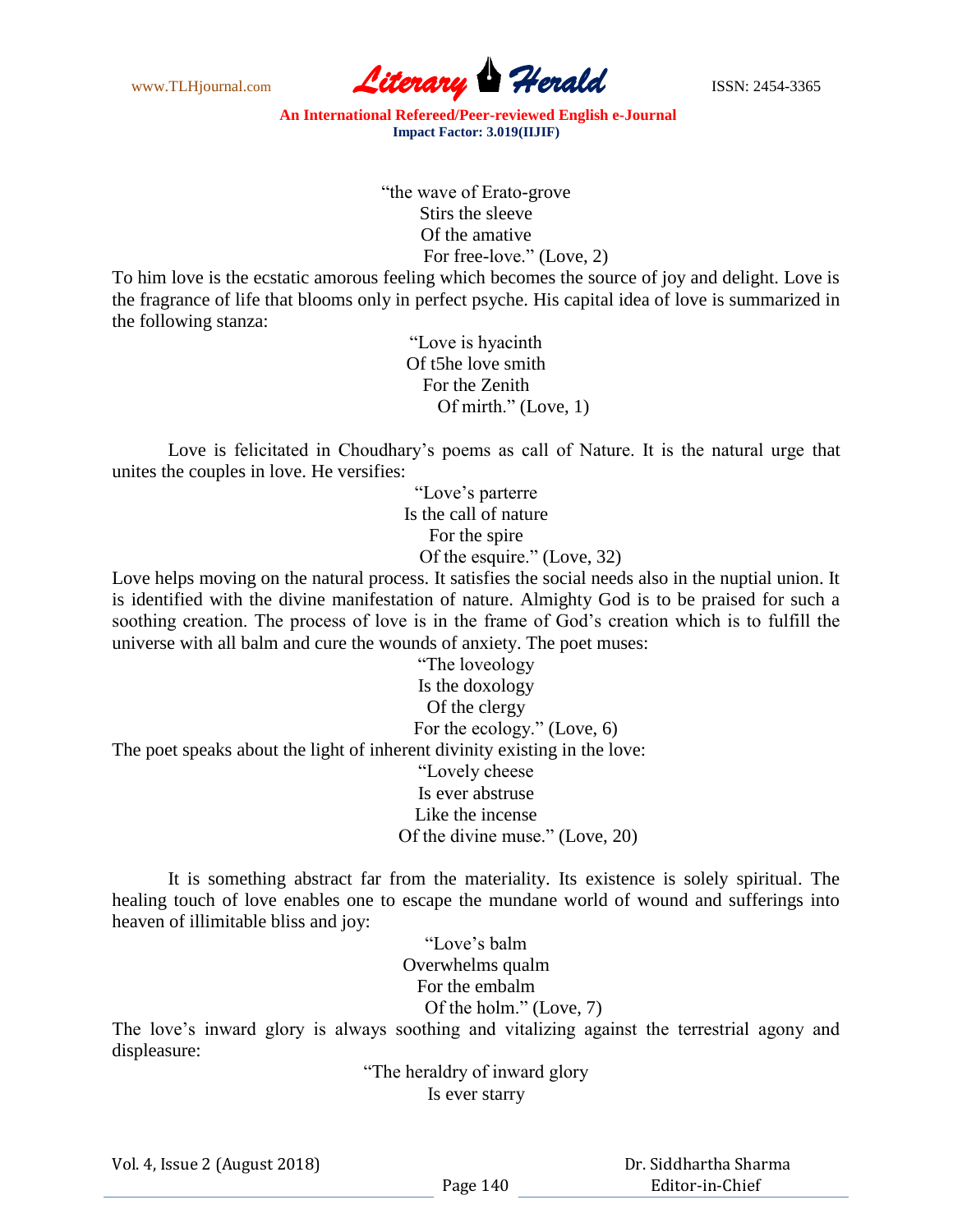

Against the sorcery

Of the dull sublunary." (Love, 45)

At the same time the poet speaks about the physical union which is the degraded form of love. Love is beyond time and space and earthly region while sex is the tool only to go on for facsimile. He puts it very beautifully in a quatrain:

> "Trollop"s tactile Stirs the penile Of the gracile For the facsimile." (Love, 15)

He is quite emphatic about the unpleasant consequence of highly sensuous love which only promotes the crude form of sexual gratification. It cannot bring about the wholesomeness of the spiritual peace of life. He goes so far to catch this idea in his quatrain:

> "To kiss the clitoris Stirs the penis For the metempsychosis

Of another nemesis." (Love, 4)

He thinks the sex as the crux of love's influx:

"Sex is the reflux Of the billet-doux That is the crux For love's influx." (Love, 31)

The unthoughtful craze for the intense passion of the crudity of the bodily love only results in a deplorable plight amidst the spiritual blaze of the universe. It is the shallowness in the depth of love to which young men and women fall a prey and laments later for the disastrous separation and alienation:

> "Love-lorn disaster Of the youngster Is as dull as ditch water Amidst many an aster." (Love, 4)

The poet strongly condemns that kind of love which entangles itself in the highly material urge. It is a sort of love which ever rolls up and down in the nasty demand of mortality:

"Lovey-dovey

Is wallow in money

Like the valley

Of milk and honey." (Love, 19)

He elicits the spiritual incense found in various mythological love episodfes. He fills his quatrains with such mythological well known figures of love such as Sita-Ram, Radha-Krishna, Meera-Govind, Laila-Majnu, Heer-Rangha and many others. Besides, reference to the names of Dadhichi, Cynthia, Panchali, Kamala, Shakuntala, Venus, Apollo, Adonis, Mary, Helen, Endymion, Hyperion and several other classical and Indian mythical figures heightens the spiritual value of the poems and fills the heart of the readers with intense spiritual incense. To quote John B. Lee, Poet Laureate of Brantford, Canada: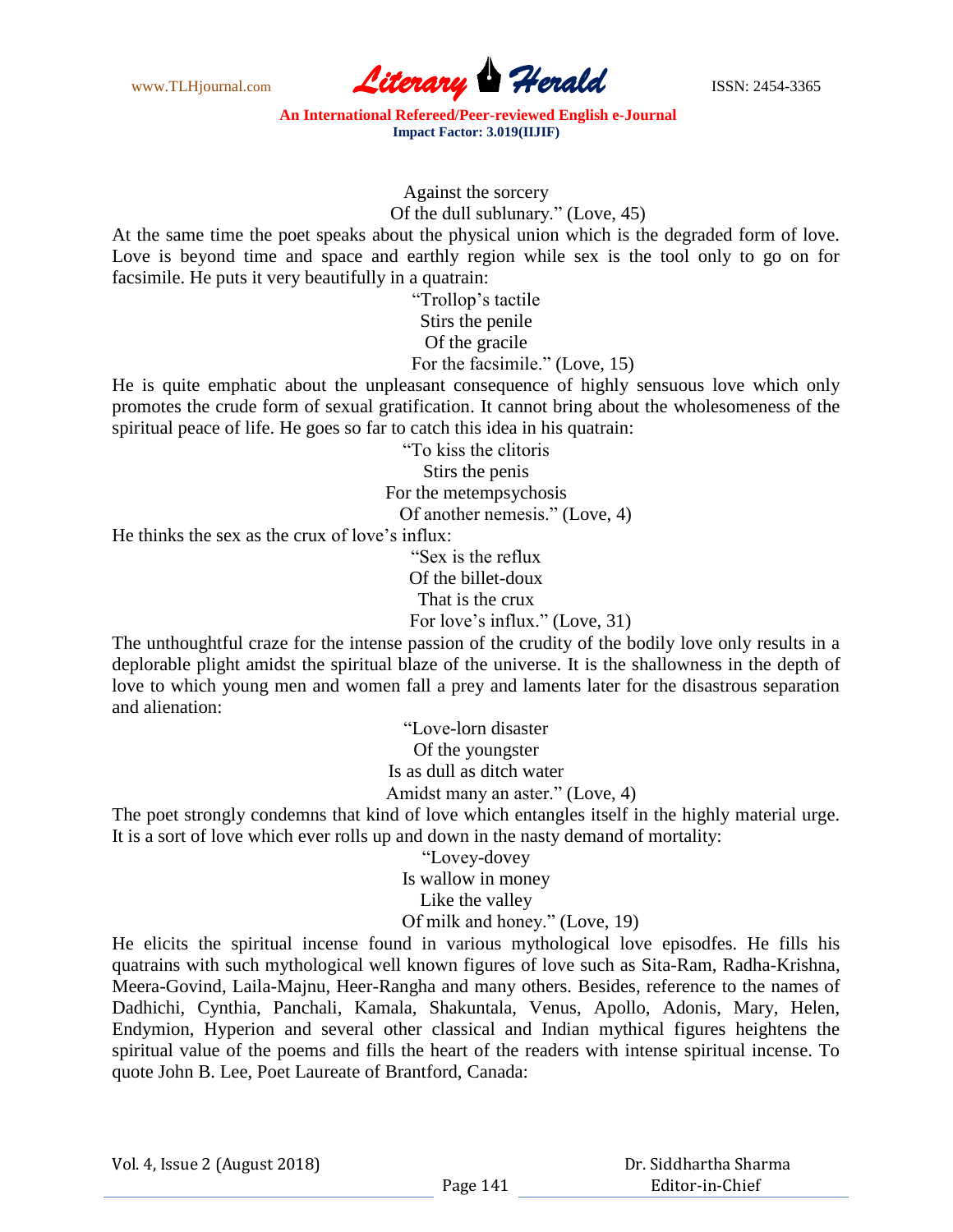

"This long contemplation of love spun out in short-line quatrains embraces eros, breath of life and the more high-ended idealization of human romantic love drawing upon western culture from ancient Greek mythology to the very contemporary aspects of torrid desire." (Love,Reviews, 47)

## **CONCLUSION:**

Thus, A.K. Choudhary"s poetic approach to nature and love, the two very essential elements of entire universal existence, in his two celebrated volumes 'Nature' (2011) and 'Love' (2011) is a kind of offerings at the altar of Nature and Love respectively. Such a heavenly appreciation of Nature and glorious tribute to Love are rarely found to have been combined in a single poet in the contemporary record of Indian English poetry. The fusion of different romantic notions in his approach to nature and love truly makes him honourable to be called the Neo-Romanticist in the Indian English writing of the contemporary time. His individuality is reflected in his ability to frame nature and love in their various romantic aspects under a splendid phrasal construction with wonderful proverbial expression and superb sense of word coinage. His poetry volumes in general and "Nature" and "Love" in particular is a fabulous package of romanticism in which a reader can taste the varieties of romantic flavours such as high peak of sensuousness, mythological blending, return to nature, a note of escapism, beautiful word picture, flight of imagination, ardent love for beauty etc. A balanced combination of all such virtues together makes his poetry exclusively romantic. Hence, it is safe to say that A.K. Choudhary through his poetry carries the baton of neo-romanticism heartfully and refreshingly as an exclusively Indian counterpart. He has rightly become an architect of the Neo-Romantic sensibilities in the postmodern Indian English poetry.

# **REFERENCES**

- Bate, Jonathan. *Romantic Ecology: Wordsworth and the Environmental Tradion.* London and New York: Routledge, 1991. Print.
- Bennet, Joan. *Five Metaphysical Poets*. Calcutta: Radha Publishing House, 1997. Print.
- Bhattacharji, Shobhana. *The Romantics.* Delhi: Doaba Publications, 2010. Print.

Bowra, Maurice. *The Romantic Imagination*. New Delhi: Oxford University Press, 1950. Print.

- Choudhary, Arbind Kumar, ed. *4 Contemporary Indian English Poets.* Romania: Bridge centre, 2014. Print.
- ---. Preface. *Nature.* Maranda.H.P.: Poetcrit Publication, 2011. Print.
- ---. *Nature.* Maranda.H.P.: Poetcrit Publication, 2011. Print.
- ---. *Love.* Bareilly: Prakash Book Depot, 2011. Print.
- ---. Review. *Love.* Bareilly: Prakash Book Depot, 2011. Print.
- Gokak, Vinayak Krishna, ed. *The Golden Treasury of Indo-Anglican Poetry.* New Delhi: Sahitya Akademi, 2007. Print.
- Iyenger, K.R.Srinivasa. *Indian Writing in English.* New Delhi: Strling Publishers Private Limited, 2011. Print.
- Keats, John. *The Complete Poetical Works.* Ed. Houghton, Mifflin and Co. Cambridge: The Riverside Press, 1899. Print.